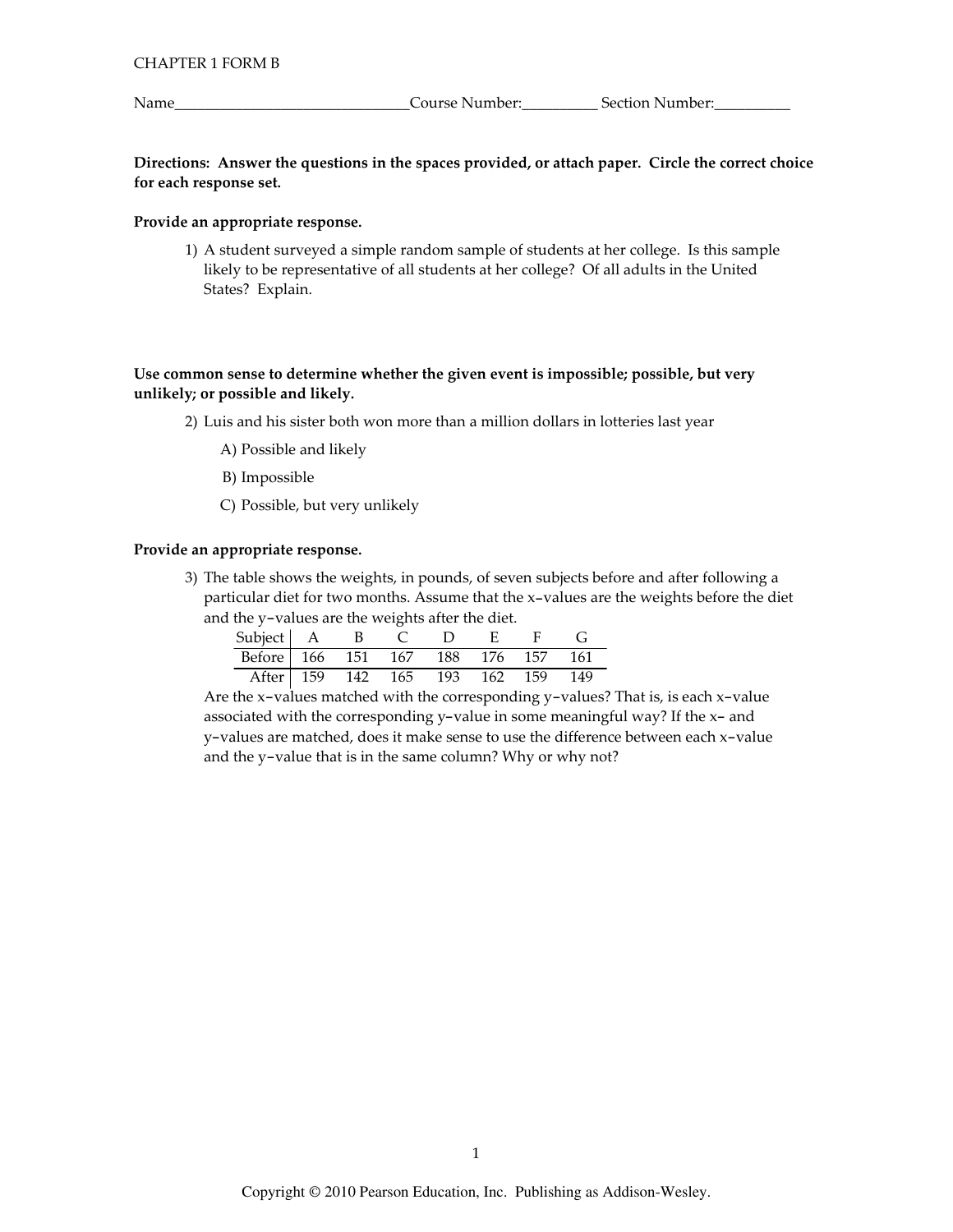### **CHAPTER 1 FORM B**

### Form a conclusion about statistical significance. Do not make any formal calculations. Either use the results provided or make subjective judgments about the results.

4) Last year, the average math SAT score for students at one school was 475. The headmaster introduced new teaching methods hoping to improve scores. This year, the mean math SAT score for a sample of students was 481. Is there statistically significant evidence that the new teaching method is effective? If the teaching method had no effect, there would be roughly a 3 in 10 chance of seeing such an increase. Does the result have statistical significance? Why or why not? Does the result have practical significance?

#### Determine whether the given value is a statistic or a parameter.

- 5) A sample of 120 employees of a company is selected, and the average age is found to be 37 years.
	- A) Statistic B) Parameter

#### Determine whether the given value is from a discrete or continuous data set.

- 6) The total number of phone calls a sales representative makes in a month is 425.
	- A) Continuous B) Discrete

# Determine which of the four levels of measurement (nominal, ordinal, interval, ratio) is most appropriate.

7) Amount of fat (in grams) in cookies.

| A) Ratio<br>B) Interval | C) Ordinal | D) Nominal |
|-------------------------|------------|------------|
|-------------------------|------------|------------|

8) Temperatures of the ocean at various depths. B) Ratio C) Interval D) Nominal A) Ordinal

## Identify the sample and population. Also, determine whether the sample is likely to be representative of the population.

9) An employee at the local ice cream parlor asks three customers if they like chocolate ice cream.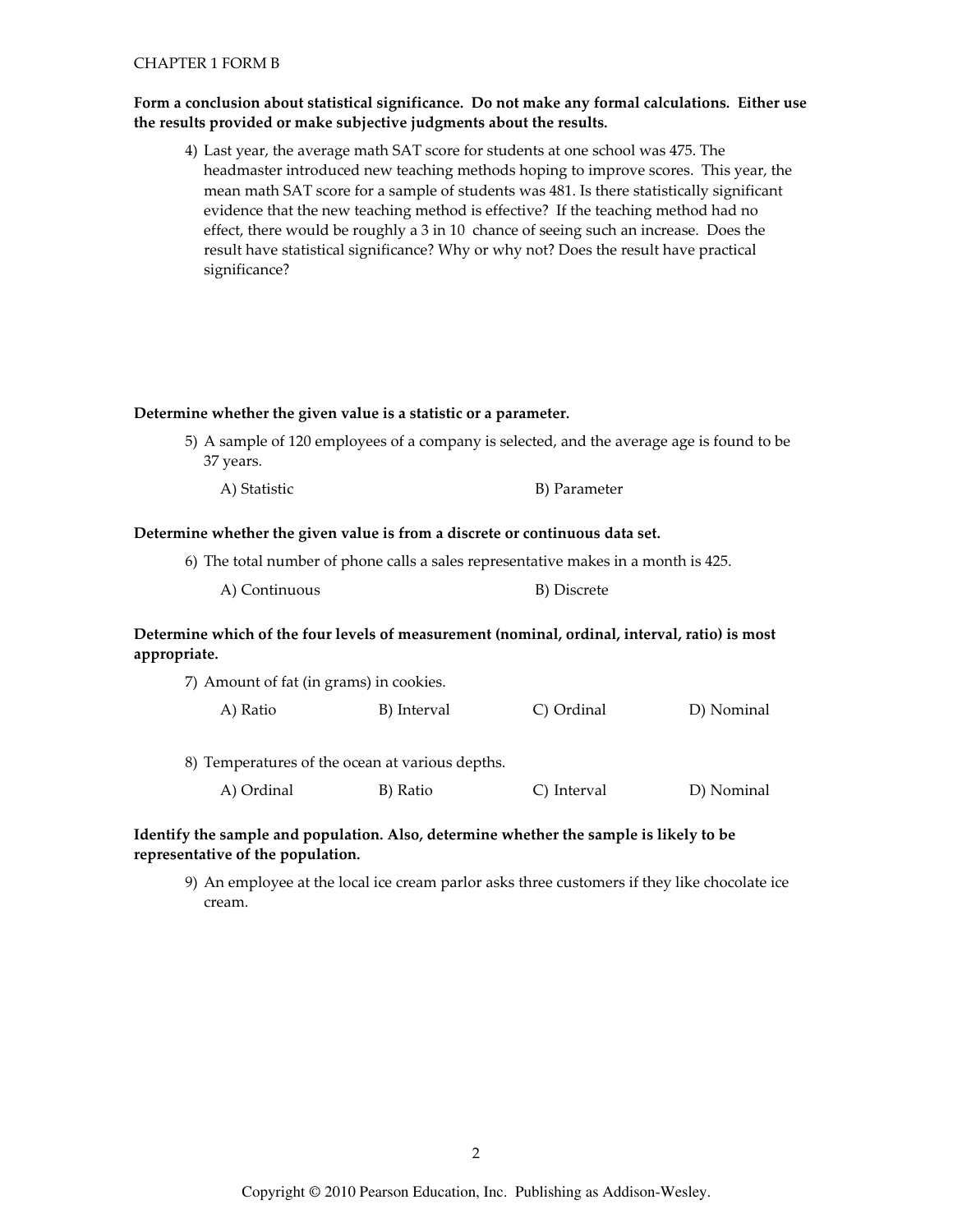### **CHAPTER 1 FORM B**

### Use critical thinking to develop an alternative conclusion.

10) In a study of headache patients, every one of the study subjects with a headache was found to be improved after taking a week off of work. Conclusion: Taking time off work cures headaches.

### Use critical thinking to address the key issue.

11) A researcher wished to gauge public opinion on gun control. He randomly selected 1000 people from among registered voters and asked them the following question: "Do you believe that gun control laws which restrict the ability of Americans to protect their families should be eliminated?". Identify the abuse of statistics and suggest a way the researcher's methods could be improved.

# Perform the requested conversions. Round decimals to the nearest thousandth and percents to the nearest tenth of a percent, if necessary.

12) Convert 58% to an equivalent fraction and decimal.

| A) $\frac{14}{25}$ , 0.58 | B) $\frac{14}{25}$ , 5.8 | C) $\frac{29}{50}$ , 0.58 | D) $\frac{29}{50}$ , 5.8 |
|---------------------------|--------------------------|---------------------------|--------------------------|
|                           |                          |                           |                          |

### Solve the problem.

13) On a test, if 80 questions are answered and 78 of them are correct, what is the percent of correct answers? Round to the nearest percent.

| A) $103\%$ | B) $98%$ | C) $2\%$ | D) $0.98\%$ |
|------------|----------|----------|-------------|
|            |          |          |             |

### Provide an appropriate response.

14) Jon consulted with an accountant to prepare his tax return. He recommended the accountant to his friend saying that this year the amount he paid in taxes was 150% less than last year. What is wrong with this statement?

### Determine whether the given description corresponds to an observational study or an experiment.

15) A clinic gives a drug to a group of ten patients and a placebo to another group of ten patients to find out if the drug has an effect on the patients' illness.

A) Observational study B) Experiment

16) A T.V. show's executives commissioned a study to gauge the impact of the show's ratings on the sales of its advertisers.

A) Observational study B) Experiment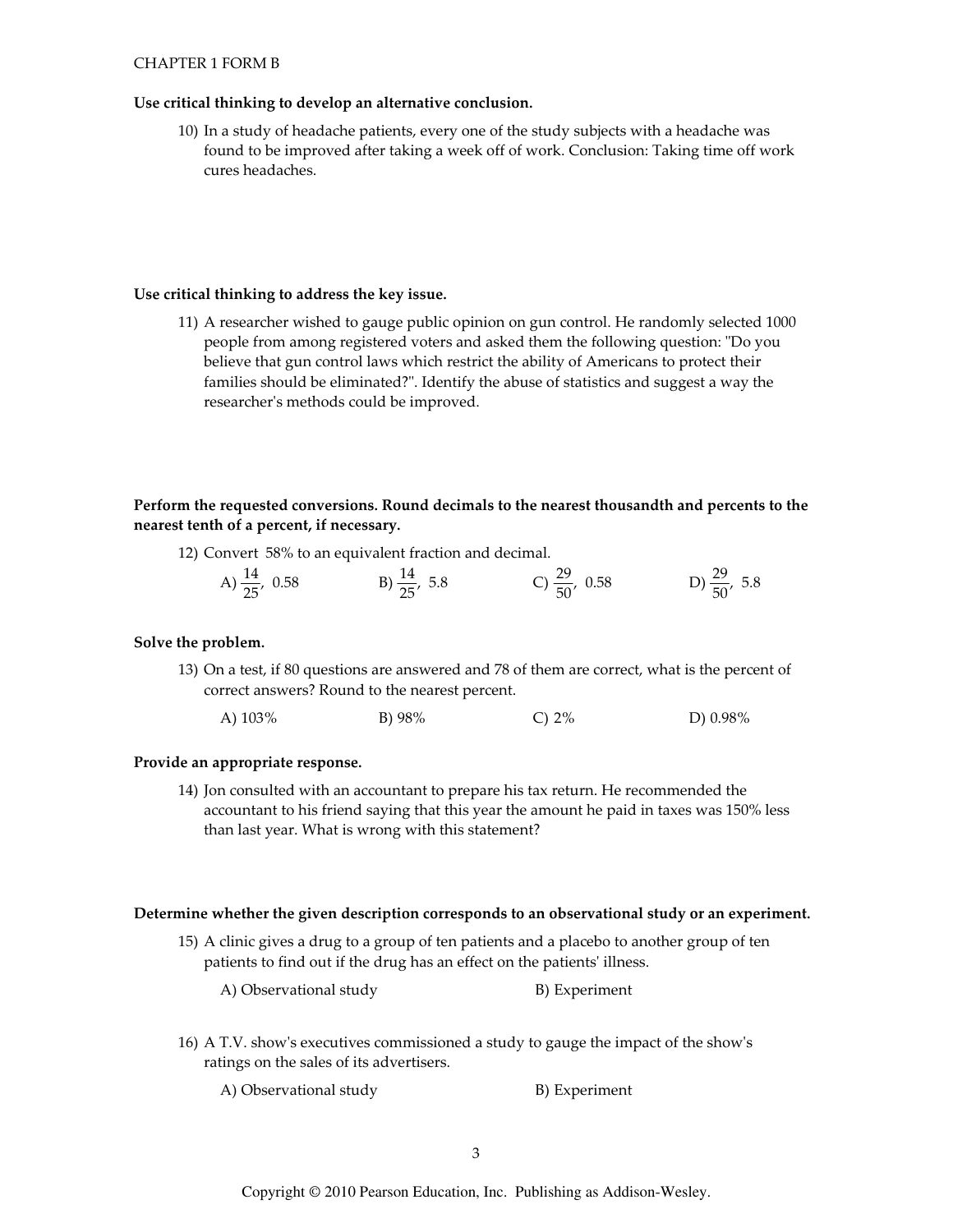# Identify which of these types of sampling is used: random, stratified, systematic, cluster, convenience.

- 17) A market researcher selects 500 drivers under 30 years of age and 500 drivers over 30 years of age.
	- A) Systematic
	- B) Random
	- C) Stratified
	- D) Convenience
	- E) Cluster

### Provide an appropriate response.

- 18) A polling company obtains an alphabetical list of names of voters in a precinct. They select every 20th person from the list until a sample of 100 is obtained. They then call these 100 people. Does this sampling plan result in a random sample? Simple random sample? Explain.
	- A) No; no. The sample is not random because not all voters have the same chance of being selected. The second person on the list has no chance of being selected. It is not a simple random sample because some samples are not possible, such as a sample containing the second person on the list.
	- B) Yes; no. The sample is random because all voters have the same chance of being selected. It is not a simple random sample because some samples are not possible, such as a sample containing the second person on the list.
	- C) No; yes. The sample is not random because not all voters have the same chance of being selected. The second person on the list has no chance of being selected. It is a simple random sample because all samples of 100 voters have the same chance of being selected.
	- D) Yes; yes. The sample is random because all voters have the same chance of being selected. It is a simple random sample because all samples of 100 voters have the same chance of being selected.

### Identify the type of observational study (cross-sectional, retrospective, prospective).

19) A statistical analyst obtains data about ankle injuries by examining a hospital's records from the past 3 years.

| A) Prospective   | B) Cross-sectional |
|------------------|--------------------|
| C) Retrospective | D) None of these   |

### Provide an appropriate response.

20) In a clinical trial for a new headache medication, participants are randomly assigned to a treatment group or a placebo group. They do not know whether they are receiving the medication or a placebo. However the doctors administering the medication and evaluating the results do know which participants are receiving the medication. This experiment is blind but not double blind. Explain what this means and why the absence of double blinding could cause a problem.